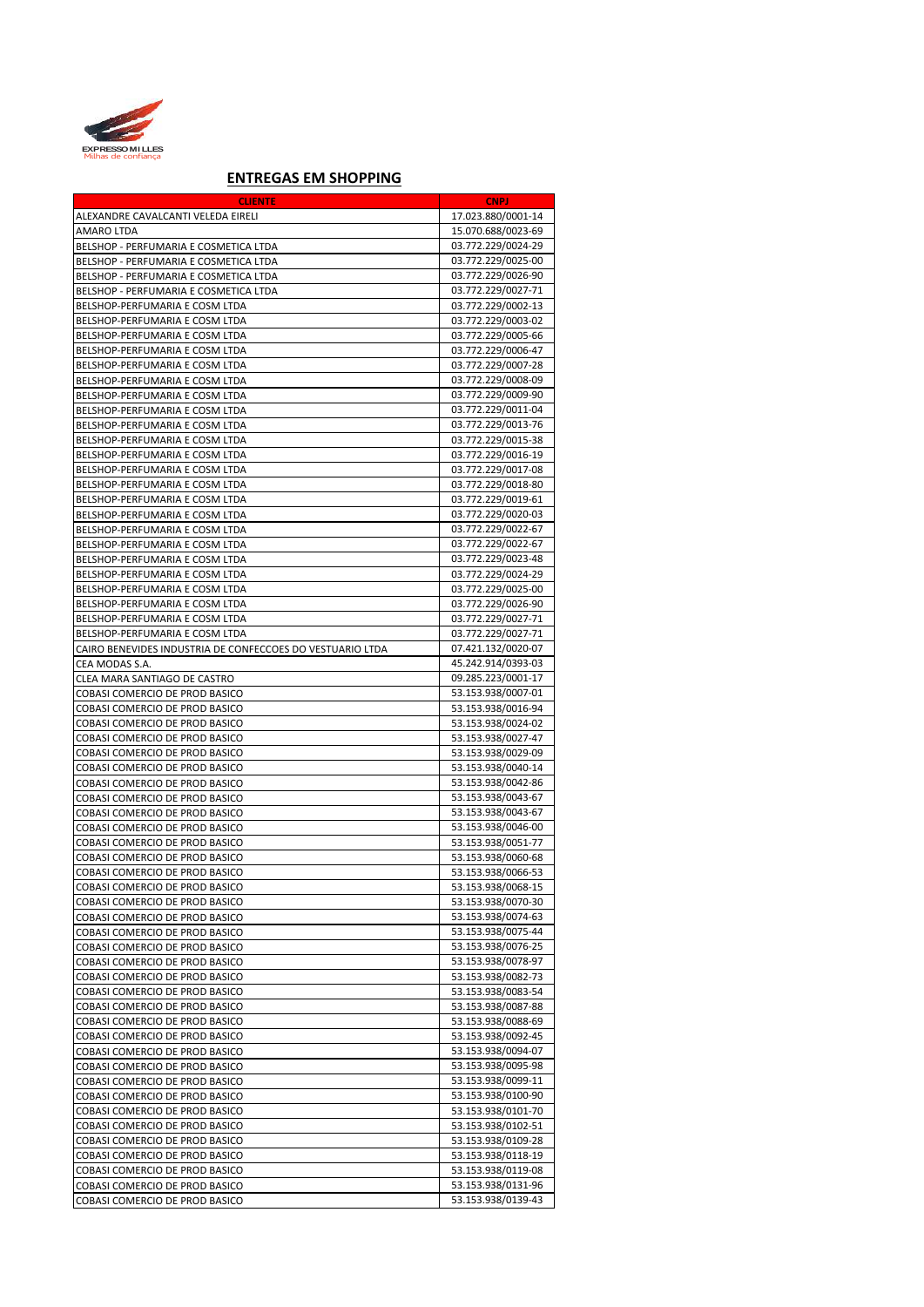| <b>CLIENTE</b>                                              | <b>Example CNPJ</b> |
|-------------------------------------------------------------|---------------------|
| COBASI COMERCIO DE PROD BASICO                              | 53.153.938/0144-00  |
| COBASI COMERCIO DE PROD BASICO                              | 53.153.938/0164-54  |
| CORPOREOS - SERVICOS TERAPEUTICOS S.A.                      | 08.845.676/0262-35  |
| CORPOREOS - SERVICOS TERAPEUTICOS SA                        | 08.845.676/0264-05  |
| CORPOREOS - SERVICOS TERAPEUTICOS SA                        | 08.845.676/0268-20  |
| CORPOREOS SERVICOS TERAPEUTICOS S/A                         | 08.845.676/0205-47  |
| DIBEBE COMERCIO DE PAPINHAS LTDA                            | 33.928.473/0001-02  |
| DIVERTPLAN ENTRETENIMENTO LTDA                              | 28.111.235/0021-13  |
| DROGARIA IGUATEMI LTDA                                      | 62.702.238/0009-73  |
| DS SAAVEDRA ESPORTES EIRELI                                 | 17.010.460/0001-01  |
| EUROSHOP BRINQ E INFORM LTDA                                | 03.733.595/0026-30  |
| FARS FASHION COMERCIO DE VESTUARIO LTDA                     | 43.695.503/0001-31  |
| ILHAS TIJUCAS COM DE COUROS E VESTUARIOS LTDA               | 37.580.929/0002-28  |
| ILHAS TIJUCAS COM DE COUROS E VESTUARIOS LTDA               | 37.580.929/0009-02  |
| JULIA CARARA DA ROSA                                        | 28.720.400/0001-90  |
| LIVRARIA DIGITAL LTDA                                       | 88.587.548/0001-20  |
| LSU EQUILIBRIO FUN PRODUTOS NATURAIS LTDA                   | 13.986.126/0002-00  |
| MANDABRASA RESTAURANTE LTDA                                 | 29.807.171/0001-09  |
| MARISOL COMERCIO ATACADISTA E SERVICOS DE DISTRIBUICAO LTDA | 07.981.720/0055-17  |
| MARISOL COMERCIO ATACADISTA E SERVICOS DE DISTRIBUICAO LTDA | 07.981.720/0057-89  |
| MARISOL COMERCIO ATACADISTA E SERVICOS DE DISTRIBUICAO LTDA | 07.981.720/0065-99  |
| MOCELLIN COMERCIO DE BRINQUEDOS EIRELI                      | 07.650.319/0021-55  |
| NH COMERCIO DE COSMETICOS LTDA                              | 05.596.508/0011-90  |
| NIZZA COMERCIO DE CONFECCOES LTDA                           | 42.160.869/0001-43  |
| PATEO MOINHOS DE VENTO ADM E PARTIC LTDA                    | 68.815.141.000.104  |
| PBKIDS BRINQUEDOS LTDA                                      | 64.731.433/0004-42  |
| PBKIDS BRINQUEDOS LTDA                                      | 64.731.433/0017-67  |
| PBKIDS BRINQUEDOS LTDA                                      | 64.731.433/0018-48  |
| PBKIDS BRINQUEDOS LTDA                                      | 64.731.433/0028-10  |
| PBKIDS BRINQUEDOS LTDA                                      | 64.731.433/0035-49  |
| PBKIDS BRINQUEDOS LTDA                                      | 64.731.433/0042-78  |
| PBKIDS BRINQUEDOS LTDA                                      | 64.731.433/0050-88  |
| PBKIDS BRINQUEDOS LTDA                                      | 64.731.433/0054-01  |
| PBKIDS BRINQUEDOS LTDA                                      | 64.731.433/0056-73  |
| PBKIDS BRINQUEDOS LTDA                                      | 64.731.433/0063-00  |
| PBKIDS BRINQUEDOS LTDA                                      | 64.731.433/0064-83  |
| PBKIDS BRINQUEDOS LTDA                                      | 64.731.433/0066-45  |
| REDECINE BRA CINEMATOGRAFICA S.A                            | 15.422.993/0011-39  |
| RI HAPPY BRINQUEDOS S/A                                     | 58.731.662/0208-13  |
| RI HAPPY BRINQUEDOS SA                                      | 58.731.662/0002-00  |
| RI HAPPY BRINQUEDOS SA                                      | 58.731.662/0004-64  |
| RI HAPPY BRINQUEDOS SA                                      | 58.731.662/0007-07  |
| RI HAPPY BRINQUEDOS SA                                      | 58.731.662/0012-74  |
| RI HAPPY BRINQUEDOS SA                                      | 58.731.662/0013-55  |
| RI HAPPY BRINQUEDOS SA                                      | 58.731.662/0014-36  |
| RI HAPPY BRINQUEDOS SA                                      | 58.731.662/0016-06  |
| RI HAPPY BRINQUEDOS SA                                      | 58.731.662/0019-40  |
| RI HAPPY BRINQUEDOS SA                                      | 58.731.662/0020-84  |
| RI HAPPY BRINQUEDOS SA                                      | 58.731.662/0021-65  |
| RI HAPPY BRINQUEDOS SA                                      | 58.731.662/0022-46  |
| RI HAPPY BRINQUEDOS SA                                      | 58.731.662/0023-27  |
| RI HAPPY BRINQUEDOS SA                                      | 58.731.662/0028-31  |
| RI HAPPY BRINQUEDOS SA                                      | 58.731.662/0030-56  |
| RI HAPPY BRINQUEDOS SA                                      | 58.731.662/0031-37  |
| RI HAPPY BRINQUEDOS SA                                      | 58.731.662/0032-18  |
| RI HAPPY BRINQUEDOS SA                                      | 58.731.662/0036-41  |
| RI HAPPY BRINQUEDOS SA                                      | 58.731.662/0040-28  |
| RI HAPPY BRINQUEDOS SA                                      | 58.731.662/0049-66  |
| RI HAPPY BRINQUEDOS SA                                      | 58.731.662/0050-08  |
| RI HAPPY BRINQUEDOS SA                                      | 58.731.662/0053-42  |
| RI HAPPY BRINQUEDOS SA                                      | 58.731.662/0054-23  |
| RI HAPPY BRINQUEDOS SA                                      | 58.731.662/0058-57  |
| RI HAPPY BRINQUEDOS SA                                      | 58.731.662/0059-38  |
| RI HAPPY BRINQUEDOS SA                                      | 58.731.662/0060-71  |
| RI HAPPY BRINQUEDOS SA                                      | 58.731.662/0069-00  |
| RI HAPPY BRINQUEDOS SA                                      | 58.731.662/0072-05  |
| RI HAPPY BRINQUEDOS SA                                      | 58.731.662/0074-77  |
| RI HAPPY BRINQUEDOS SA                                      | 58.731.662/0075-58  |
| RI HAPPY BRINQUEDOS SA                                      | 58.731.662/0077-10  |
| RI HAPPY BRINQUEDOS SA                                      | 58.731.662/0078-09  |
| RI HAPPY BRINQUEDOS SA                                      | 58.731.662/0088-72  |
| RI HAPPY BRINQUEDOS SA                                      | 58.731.662/0090-97  |
| RI HAPPY BRINQUEDOS SA                                      | 58.731.662/0091-78  |
| RI HAPPY BRINQUEDOS SA                                      | 58.731.662/0094-10  |